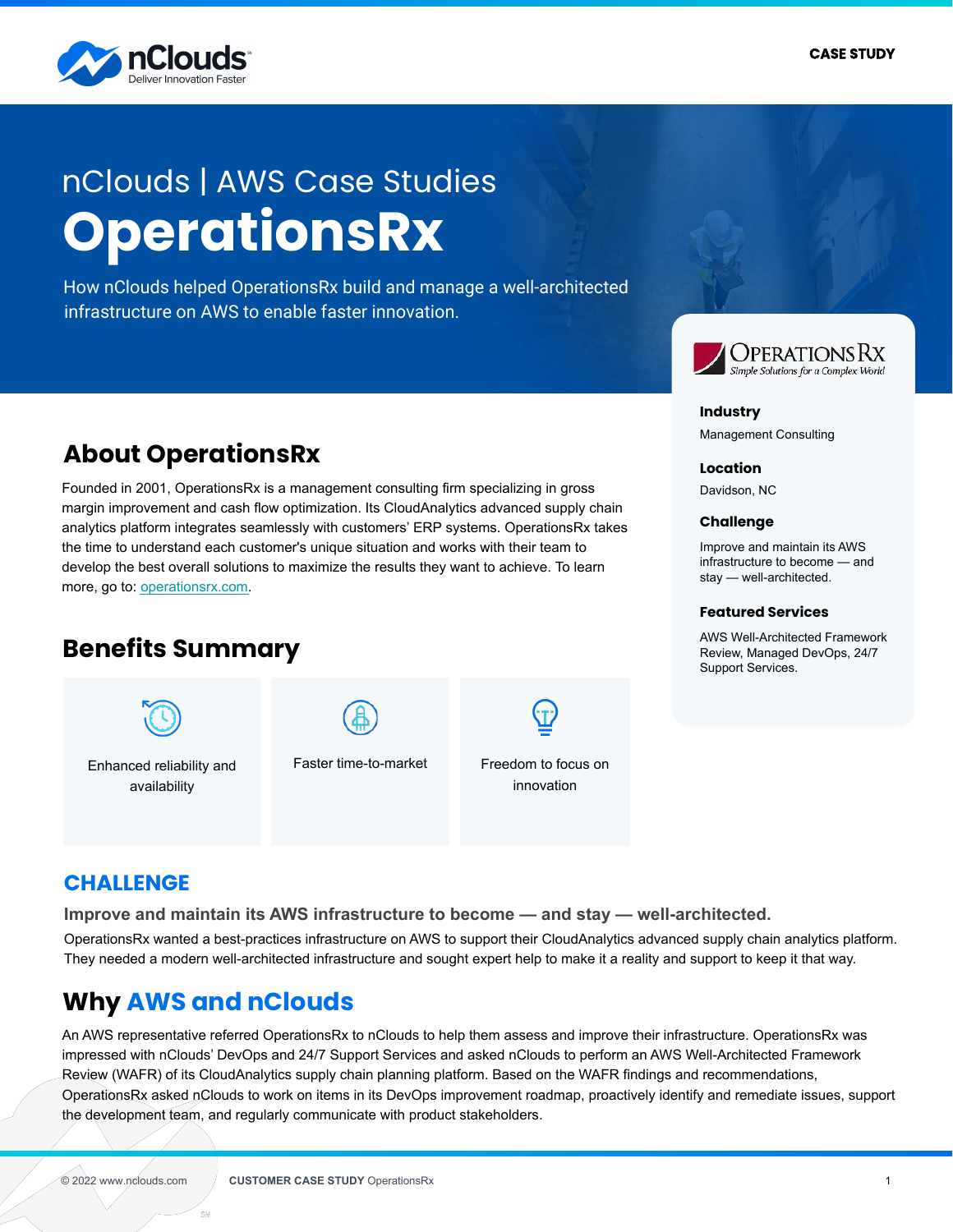#### **OperationsRx leveraged several Amazon Web Services:**

- **Amazon CloudWatch (CloudWatch)** Monitors applications, responds to system-wide performance changes, optimizes resource utilization, and provides a unified view of operational health.
- **Amazon Elastic Container Registry (Amazon ECR)** A fully-managed Docker container registry integrated with Amazon ECS that makes it easy for OperationsRx to store, manage, and deploy Docker container images.
- **Amazon RDS for PostgreSQL** Makes it easy for OperationsRx to set up, operate, and scale PostgreSQL deployments in the cloud.
- **Amazon Route 53**  A highly available and scalable cloud Domain Name System (DNS) web service that provides a reliable and cost-effective way to route OperationsRx end users to internet applications.
- **Amazon Simple Storage Service (Amazon S3)** A flexible way to store and retrieve data, providing OperationsRx with cost optimization, access control, and compliance.
- AMS CodeSuite A set of Amazon managed services that enables OperationsRx to model its development processes and automatically build, test, deploy, and release applications. It includes the following fully managed services: AWS CodeCommit source control service, AWS CodeBuild continuous integration service, AWS CodeDeploy deployment service, and AWS CodePipeline continuous delivery service.
- AWS Application Load Balancer (AWS ALB) To support content-based routing and applications that run in containers.
- AWS Availability Zone (AWS AZ) One or more discrete data centers with redundant power, networking, and connectivity in an AWS Region, enabling OperationsRx to operate production applications and databases that are more highly available, fault-tolerant, and scalable than would be possible from a single data center.
- AWS Backup A fully managed backup service that makes it easy for OperationsRx to centralize and automate the backup of data across AWS services.
- **AWS Fargate** Enables OperationsRx to run containers without having to manage servers or clusters.
- AWS Organizations Provides policy-based management for multiple AWS accounts.
- **AWS Single Sign-On (SSO)** Makes it easy to centrally manage SSO access to multiple AWS accounts and business applications.
- **AWS Systems Manager Parameter Store** Provides OperationsRx with secure, hierarchical storage for configuration data management and secrets management.

### **OperationsRx's solution stack also included additional, essential third-party tools:**

- **Datadog** A monitoring and analytics tool to determine performance metrics and event monitoring for infrastructure and cloud services. The software can monitor services such as servers, databases, and tools.
- **HashiCorp Terraform** An infrastructure-as-code (IaC) tool that allows OperationsRx to create, update, and version its AWS infrastructure.
- **OpenVPN Access Server** A full-featured SSL VPN software solution to provide fine-grained access control of the infrastructure.

### **nClouds' Solution Architecture for OperationsRx**

OperationsRx asked nClouds to work on items in its DevOps improvement roadmap and remediate issues as necessary to align with the best practices guidance of the five pillars of the AWS Well-Architected Framework: operational excellence, security, reliability, performance efficiency, and cost optimization. OperationsRx engaged nClouds as a Managed Service Provider (MSP) to provide engineering power and expertise as an extension of the OperationRx team. The architecture that nClouds created for OperationsRx was virtually a complete facelift.

es c

#### OPERATIONSRX **CASE STUDY**



### Premier Consulting Partner

Data & Analytics Competency DevOps Competency MSP Partner Migration Competency SaaS Competency

"

OperationsRx wanted a best-practices infrastructure on AWS, and nClouds helped make it a reality. Now, they're keeping it that way with their Managed DevOps and 24/7 Support Services. The result: happy OperationsRx customers and engineers that have the time and freedom to do what they love — innovate to their heart's content."

#### **Alex MacPherson,**

Director of Technology, **OperationsRx**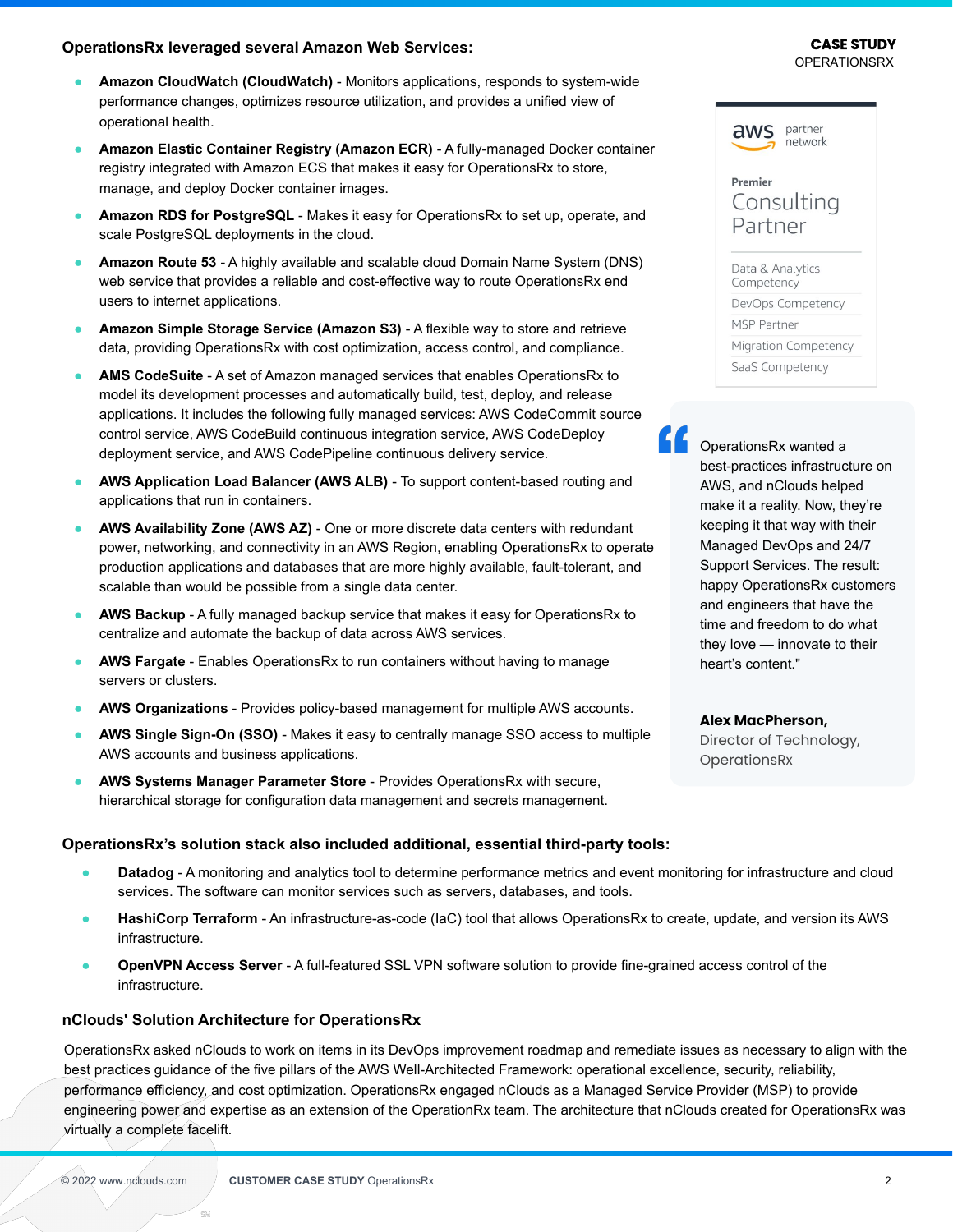**OPERATIONSRX** 

nClouds implemented a multiple AWS account strategy to provide a high level of resource or security isolation, optimize costs, and separate the production workflow. The multiple accounts provide custom environments for different workloads. By isolating the dev/prod environments using AWS Organizations, service control policies (SCPs) are in place to create targeted governance boundaries that give their teams the freedom to build with the resources they need while staying within safe boundaries — developers can only break their own environment and not break the production environment.

nClouds created a continuous integration / continuous delivery (CI/CD pipeline) using AWS CodeCommit and AWS CodePipeline to deploy microservices in multiple accounts and help maintain system stability and security. Terraform's infrastructure as code (IaC) provides automatic updates and reusability to save OperationsRx's engineers time and enable reliable backups for databases.

OperationsRx asked nClouds to provide Managed DevOps and 24/7 Support Services. Since nClouds monitors alerts and remediates issues 24/7, OperationsRx's engineers now have time to focus on new features and innovations instead of spending valuable time fixing issues in the environment. CloudWatch is integrated with Datadog (via CloudWatch Metric Streams) to provide the 24/7 Support Services team with metrics on services running in OperationRx's infrastructure, an integrated dashboard for a high-level view of the infrastructure's health, and deeper visibility into individual services.

nClouds combined its experience plus AWS services to deliver a solution that met all of OperationsRx's requirements.

#### **High-level architecture diagrams:**



Overall Architecture

es c